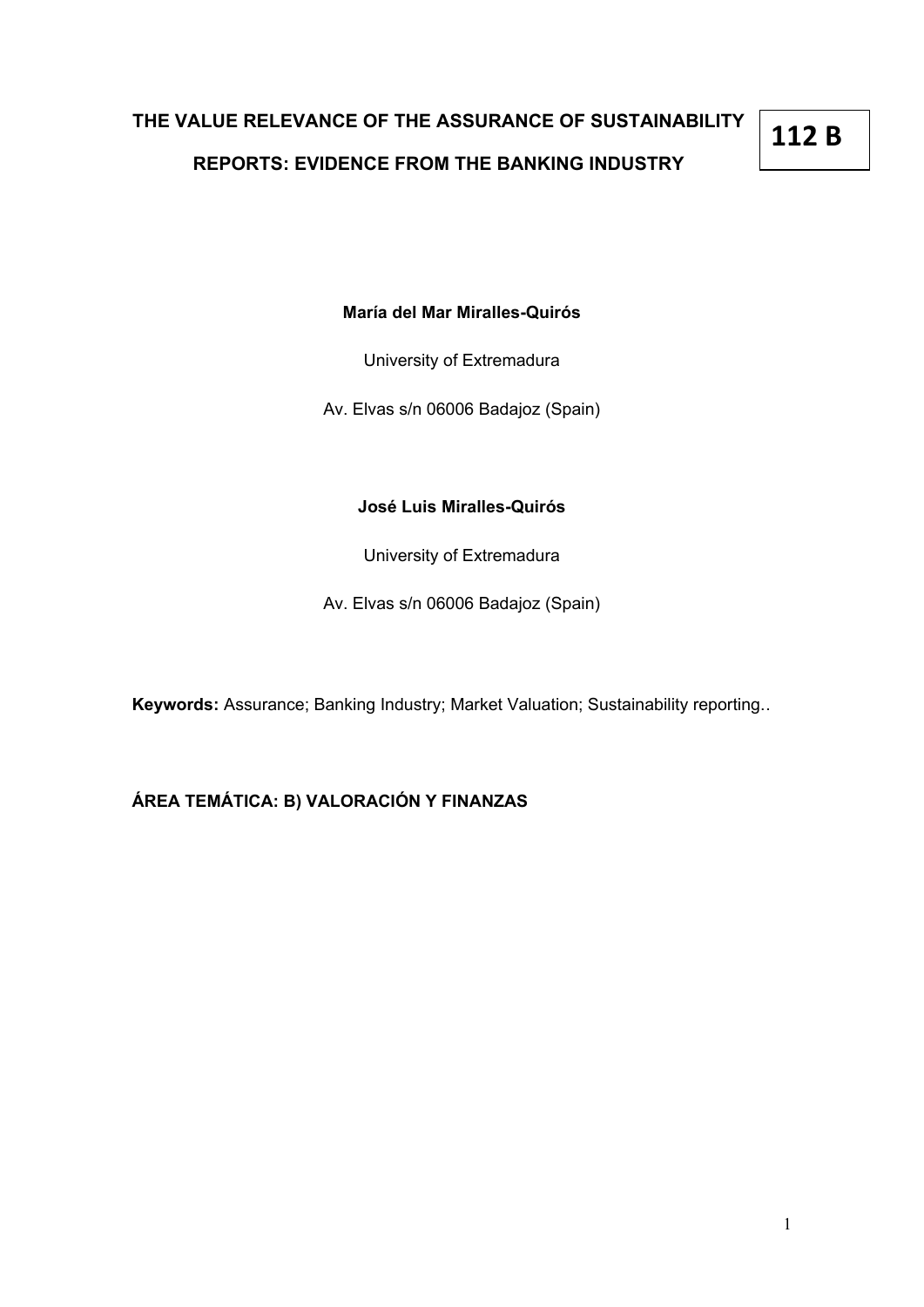# **The value relevance of the assurance of sustainability reports: Evidence from the banking industry**

## **Abstract**

The aim of this article is to analyse whether financial stakeholders valued positively the sustainability information disclosed and verified by 135 banks listed on 22 stock markets during the period 2012-2017. The overall results reveal that sustainability reporting is a practice that does not provide additional value to financial stakeholders during the period analysed. However, when these banks secure the information they disclose, this practice has a significant impact on the value of these assets in the stock markets. These findings have important implications for the managers of these companies because these results legitimise the additional costs incurred when these banks seek external assurance for their sustainability reports to achieve greater stakeholder confidence. In addition, this research contributes to the paucity of literature on stakeholder reaction to sustainability reporting assurance and especially in socially sensitive sectors such as the financial industry.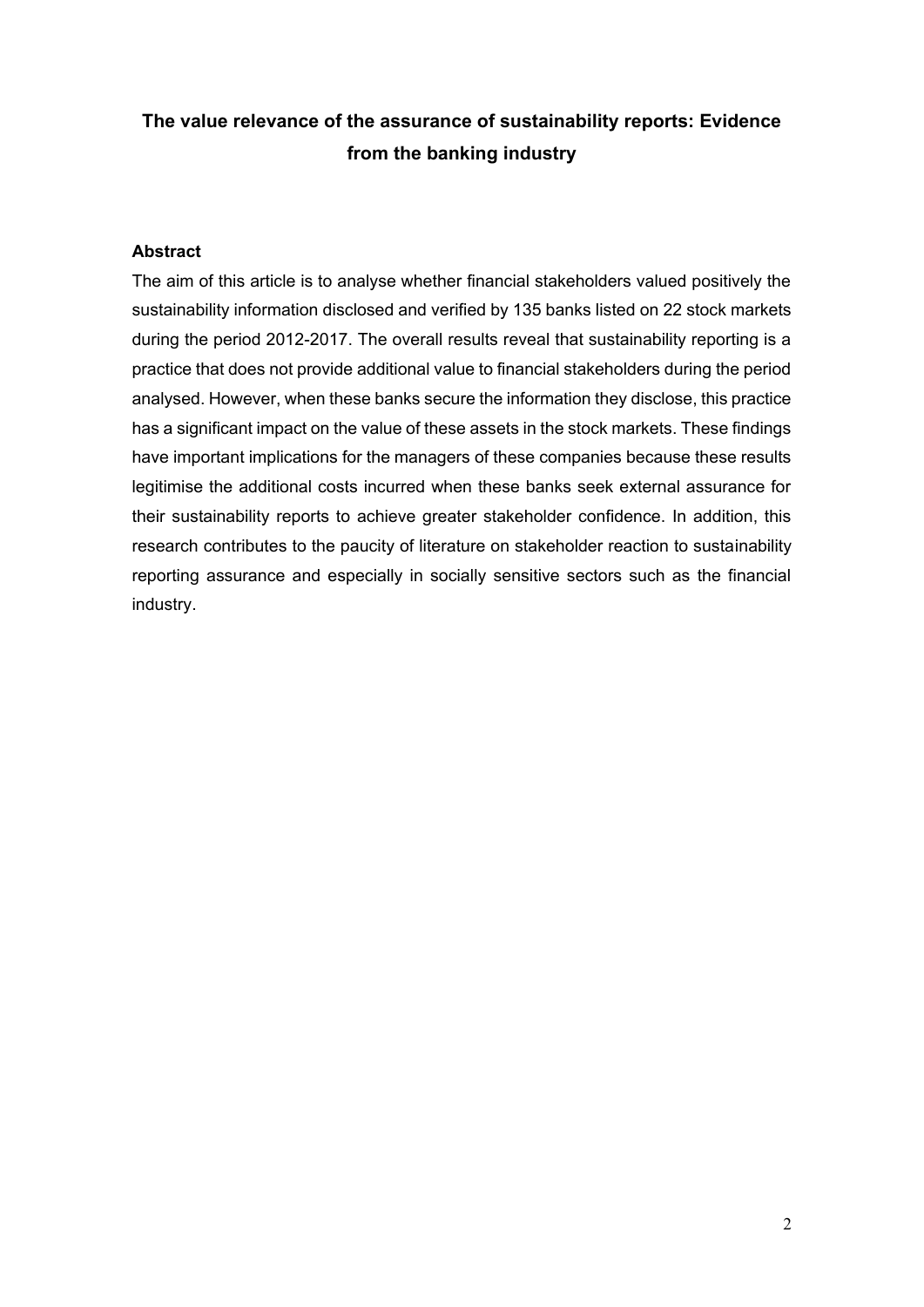#### **1. Introduction**

In recent decades, the number of sustainability reports prepared and published by firms to inform stakeholders of their environmental, social and corporate governance activities has increased significantly. This may be due to the pressure placed on firms by the different stakeholders to prepare and publish this type of information. Therefore, the issue today is not whether firms publish sustainability reports or not, but rather the approach they take to communicate sustainability. This approach can reflect a true commitment to report back to stakeholders or it can simply be a marketing tool to meet external demands, with the risk that the reported information will not reflect the actual situation (Adams and Frost, 2008).

This is why, despite the significant increase in published reports and the existence of globally recognised standards such as the guide provided by the Global Reporting Initiative (GRI)—which allow for the standardisation and subsequent comparison of sustainability information—, many stakeholders question the reliability—and therefore the credibility—of the information included in these reports (Owen *et al*., 2000; Dando and Swift, 2003; Movena *et al*., 2006; Michelon *et al*., 2015; Lock *et al*., 2016).

This issue is especially relevant in socially sensitive industries such as the banking industry, which has a great influence not only on financial wellbeing but also on the social footprint (Seguí-Mas *et al*., 2018). Consequently, stakeholders are extremely interested in their social activities. However, after the global financial crisis, this industry has been characterised by a loss of confidence due to a lack of transparency. More precisely, the banking industry has been accused of being responsible for the global financial crisis and its negative social consequences. Thus, these companies have found themselves in the situation of having to boost the confidence of their stakeholders in the credibility of the sustainability information prepared and disclosed by them.

In this context wherein sustainability information is questionable or lacks credibility, some of these companies—particularly in the banking industry—voluntarily began a process to verify sustainable information. They started sending these reports to undergo external quality assurance processes conducted by independent experts, auditors or consultants, who had to draft a statement giving their opinion. However, this verification service leads to additional costs for reporting sustainability information, which firms will only be willing to pay if they can see that this will turn a profit.

As Simnet (2012) stated, providing an external guarantee of the content and structure of sustainability reports should improve their significance, reliability and comparability. Therefore, it should build credibility and confidence among stakeholders about the quality of the information supplied, serving as a control for managers and thus reducing issues with uncertainty and asymmetric information.

The role of financial stakeholders (shareholders, analysts, professional portfolio managers and potential individual investors) is worth noting because they require a large amount of reliable and comparable information for them to make financial decisions. These market participants subject listed firms to pressures for greater information disclosure while demanding higher credibility of the published information. Therefore, they can use the assurance of sustainability information as indicators for future investment decisions. This in turn may have an impact on stock market prices if stakeholders positively value these disclosure practices by listed financial companies.

In this context, the aim of this study is to analyse whether financial stakeholders positively valued these communication activities by 135 banks listed on 22 stock markets during the 2012-2017 period. To this end, we employed the accounting-based valuation model used by Cormier and Magnam (2007), as well as Fazzini and Dal Maso (2016), among others, which is similar to the one developed by Ohlson (1995, 2001). The latter was based on the premise that the market value of equity is a function of financial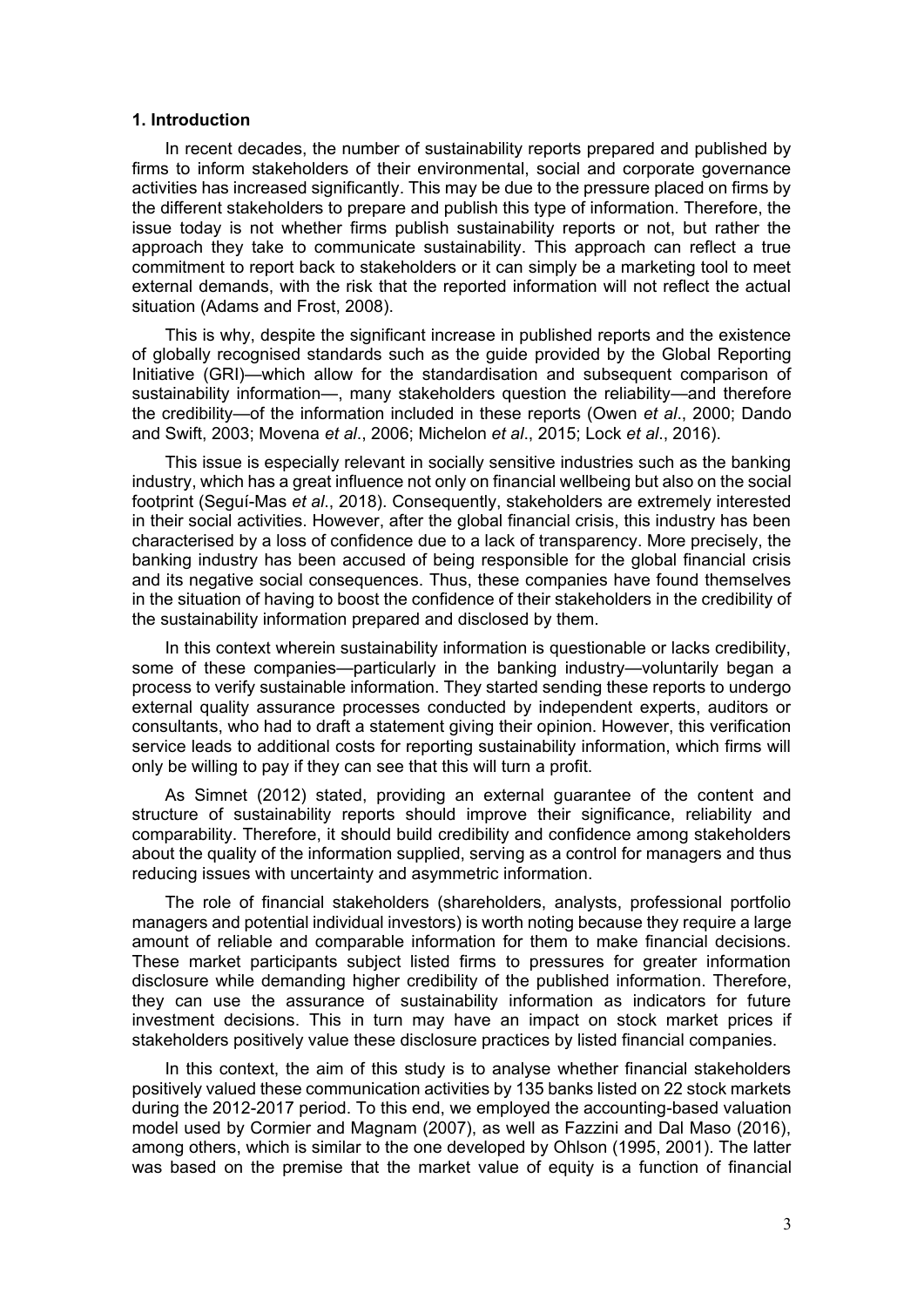accounting information, as well as other non-financial information that can be regarded as relevant by financial actors to the increased value of the company.

We consider that this research contributes to the paucity of literature on the value relevance of sustainability information provided by financial institutions, as most of the literature focuses on non-financial companies for the years before the global financial crisis. Furthermore, we consider it especially relevant to not only examine the value relevance of this kind of information for a sample period after the global financial crisis but also to examine the value relevance of the assurance of this information by external experts. This empirical research therefore provides us the opportunity to evaluate whether market participants take into account the additional communication efforts by these institutions in an attempt to increase their credibility and trust among their stakeholders.

The remainder of the paper is organised as follows. The second section includes the review of the literature on the value relevance of sustainability reports, as well as the assurance of sustainability information and the development of the hypotheses. In the third section, we present the methodology employed. Section four describes the database. In section five, we provide the empirical results obtained. Finally, in section six, we discuss the conclusions drawn from the research as a whole.

#### **2. Literature review**

#### **2.1. The value relevance of sustainability reports**

CSR disclosure has received a great deal of attention from the academia since the early findings of Ingram and Frazier (1980) and Wiseman (1982), among others. These initial investigations focused exclusively on whether companies published CSR information or not without considering the content and reliability of these reports. Thus, there were numerous published studies centred on analysing the motives for managers to disclose CSR information (Belkaoui and Karpik, 1989; Brown and Fraser, 2006; Kolk, 2008; Spence, 2009; Baumgartner, 2014) or the characteristics of companies that compile CSR reports (Secchi, 2006; Brammer and Pavelin, 2008; Haddock-Fraser and Fraser, 2008; Mio, 2010; Gamerschlag *et al*., 2011). These previous studies supported the view of managers that CSR disclosure contributes to increasing the credibility and trust in their companies. Moreover, previous empirical evidence showed that larger, more profitable and listed firms were the ones that began introducing the practice of preparing and disclosing information on their socially responsible activities into their corporate strategy.

More precisely, the practice of CSR disclosure is especially common among listed companies due to the pressure exerted by financial stakeholders that demand reliable and comparable information in order to help them make their investment decisions or prepare their investment advice. Theoretically, by disclosing this information, listed companies can reduce the information asymmetries between managers and financial stakeholders (Healy and Palepu, 2001), as well as their adverse selection costs (Diamond and Verrecchia, 1991; Kim and Verrecchia, 1994). Besides, financial analysts can reduce their forecasting errors because this information can attenuate the stakeholders' uncertainty about the firms' future economic benefits and their associated risks (Lang and Lundholm, 2000; Lang and Maffett, 2011). Thus, all these aspects have direct positive effects such as increasing the number of potential investors, raising more equity capital or attracting greater analyst coverage (Merton, 1987). Elliott *et al*. (2014) and Cahan *et al*. (2016) also argued that CSR disclosures can produce indirect effects. This information, for instance, can contribute to providing legitimacy to the company or mitigating negative impacts when the firm or others in the same industry reveal controversial activities. As a consequence, it can alter investors' perceptions of firm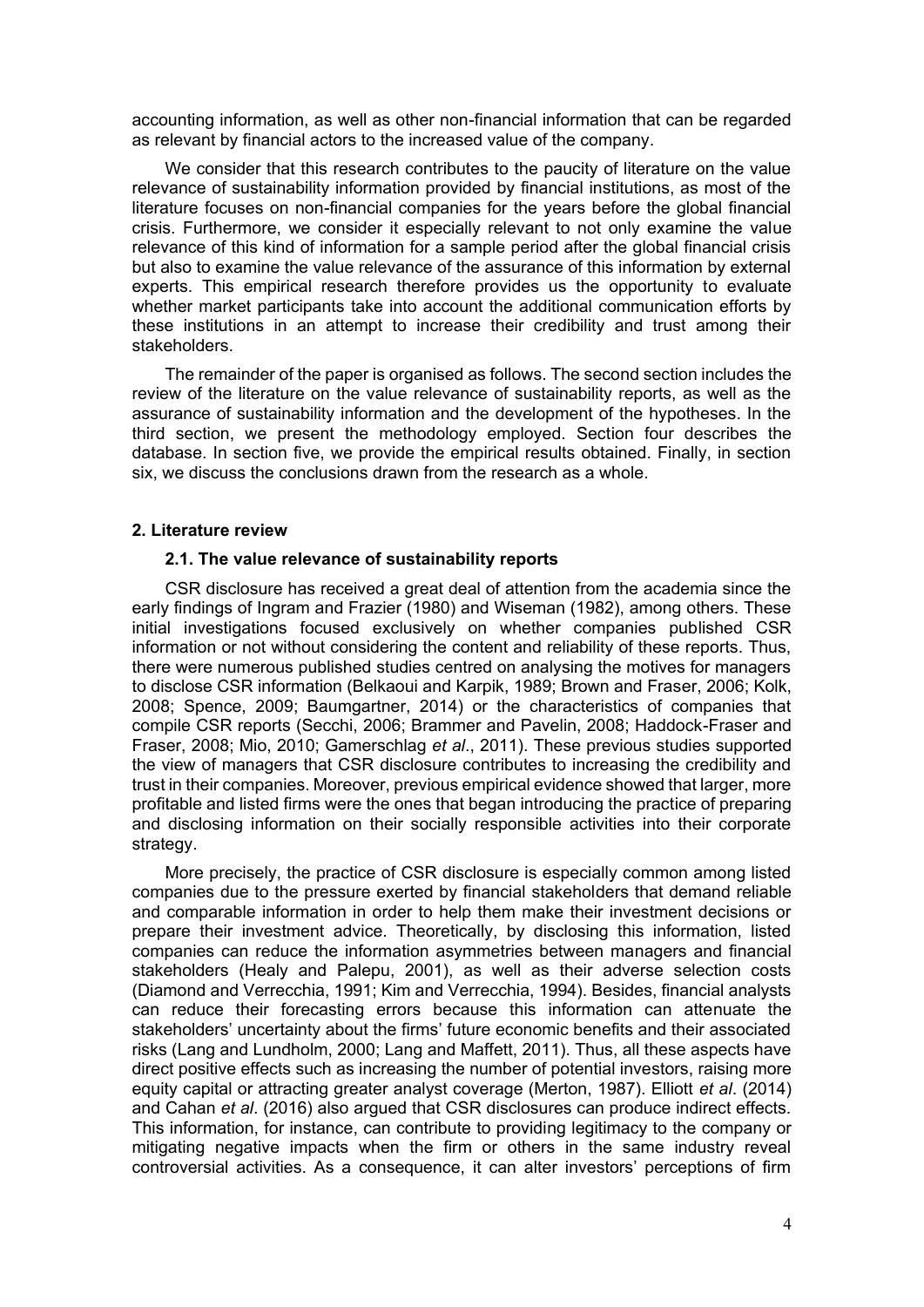value. We can therefore expect a positive association between CSR disclosure and the market value of companies that provide such information.

However, previous empirical evidence in this field provides inconclusive results, and therefore, the value that market participants assign to this kind of information is not yet clear. By employing an accounting-based valuation model for companies listed on stock markets, there have been initial studies reporting a positive and significant relationship between CSR disclosure and firm value, such as those of Moneva and Cuellar (2009) for the Spanish stock market during the 1996-2004 period, Schadewitz and Niskala (2010) for the Finnish stock market during the 2002-2005 period and Berthelot *et al.* (2012) for the Canadian stock market in 2007. All these studies employed a similar methodology based on estimating a value relevance model that only considers accounting variables. After that, they also tested a second model in which a dummy variable that indicated whether the firm published a sustainability report or not was added. The comparison of these two estimates made it possible to test the premise developed by Ohlson (1995, 2001) that the accounting variables alone failed to explain firms' market value and additional non-financial information relevant for financial stakeholders was needed, such as sustainable information provided in CSR reports.

Meanwhile, other studies have concluded that there is a mixed or a non-significant relationship between the information provided in CSR reports and firm value, such as those of Cormier and Magnan (2007), Bowerman and Sharman (2016), and Kaspereit and Lopatta (2016). More precisely, Cormier and Magnan (2007) analysed the value relevance of environmental disclosure by firms listed on the Canadian, French and German markets. Their results revealed that this kind of information had a moderating impact on German firms' value while there was no significant impact for firms listed on the Canadian and French stock markets. Consequently, they suggested that national institutional contexts should be taken into account in these empirical research studies. More recently, Bowerman and Sharman (2016) analysed the UK and Japan markets in 2008 and found that Japanese investors did not significantly value CSR disclosure information while UK investors positively valued this information. Moreover, Kaspereit and Lopatta (2016) analysed a sample of large European firms during the 2001-2011 period. They showed that sustainability reporting was not significantly associated with a higher market valuation. However, they did not perform a cross-country comparison in order to take into account the reaction of each stock market to this information.

On the contrary, Miralles-Quirós *et al*. (2017) analysed not only the overall impact of CSR disclosure on the stock prices of ten European markets between 2001-2013 but also the effect on each market. Their results revealed for the entire sample that conducting businesses in accordance with sustainability standards was value relevant for financial stakeholders. However, when they provided the results for each market, they noticed the absence of homogeneity among them. More interestingly, they provided evidence before and after the global financial crisis. Their results revealed that before the global financial crisis, there was a significant and positive relationship between CSR disclosure practices and firm value for almost all markets. However, this relationship changed to being non-significant or negative after the global financial crisis. This evidence supports the belief that after the global financial crisis, financial stakeholders no longer trusted the CSR information provided by the companies themselves and nowadays, listed firms have to expend greater effort to increase the credibility and trust of such information. Their results are supported by more recent evidence such as that provided by Camodeca *et al*. (2018) for a sample of large listed European firms between December 2013 and June 2018, as well as Kolsi and Attayah (2018), who analysed firms listed on an emerging stock market such as the ADX during the 2010-2014 period and found that CSR disclosure had no impact on firm value.

However, we have to point out that financial institutions were excluded from these empirical investigations due to their special characteristics in comparison with non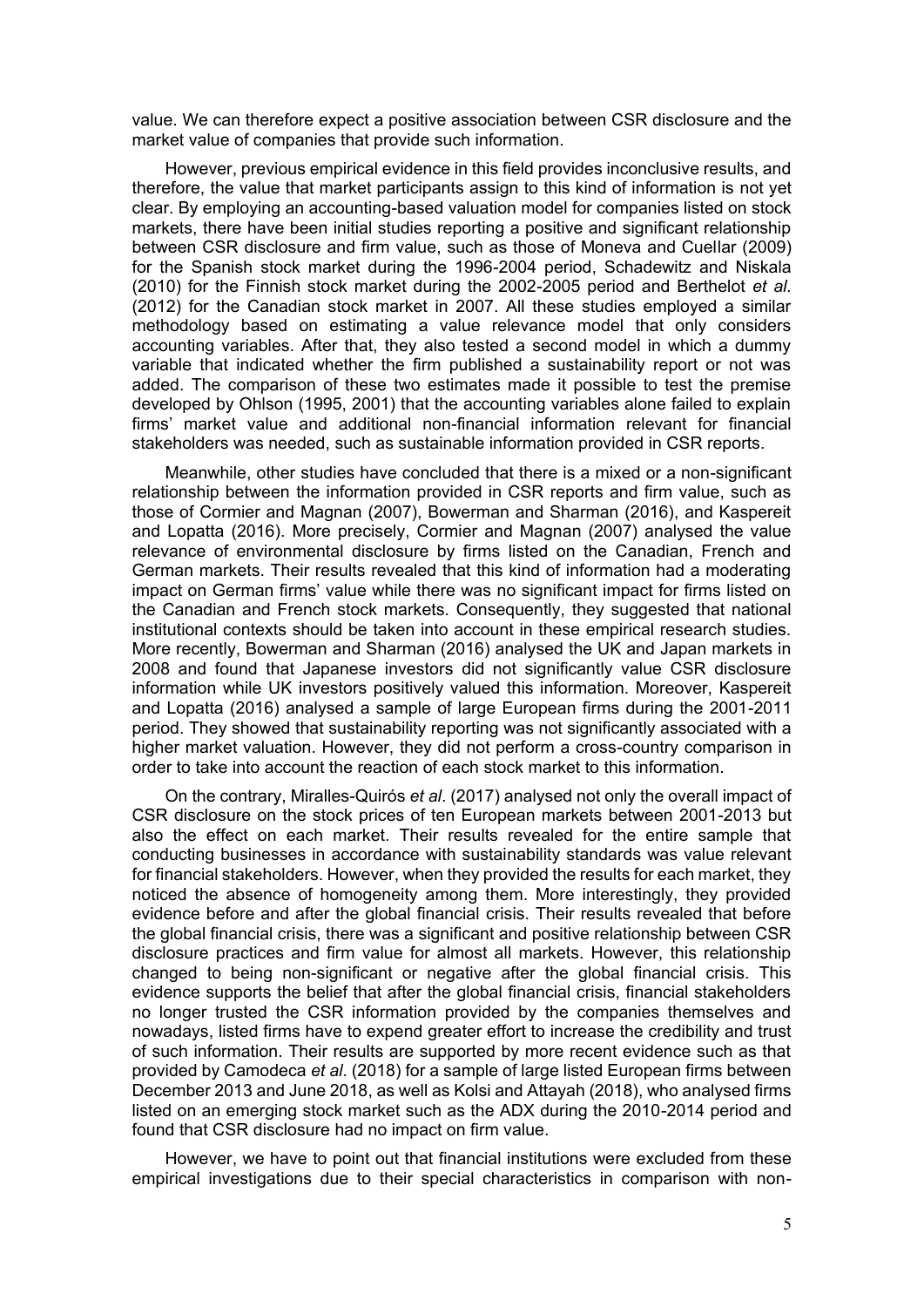financial firms. As Finger *et al*. (2018) and Miralles-Quirós *et al*. (2019a) point out, banks have different accounting requirements, reporting incentives and risk exposures. For these reasons, there are fewer studies about the value relevance of sustainability reports in the banking industry. Two of these works are by Carnevale *et al*. (2012) and Carnevale and Mazzuca (2014a, 2014b).

More precisely, the work of Carnevale *et al*. (2012) was the first one that analysed the specific case of the European banking industry during the 2002-2008 period. However, their results did not provide evidence that financial stakeholders that operate on stock markets attribute a significant value to CSR disclosure. Later, Carnevale and Mazzuca (2014a) analysed a sample of listed European banks during the 2002-2011 period and observed that the value relevance of sustainability reports varied across countries. Carnevale and Mazzuca (2014b) took things a step further, and analysed the value relevance of sustainability reports prepared by listed European banks in accordance with the GRI criteria during the 2005-2011 period. Their results indicated that there was no homogeneity across markets when they are grouped according to varieties of capitalism or the origin of their legal systems.

Nevertheless, these previous studies have two relevant limitations: i) they are exclusively centred on the analysis of European financial institutions; ii) their sample periods cover the period before the global financial crisis almost exclusively. Consequently, to our knowledge, there is no evidence on the value relevance of sustainability reports in the banking industry for a global setting and for an extensive period of time after the global financial crisis. Thus, this research covers this gap in the literature.

Finally, although previous empirical evidence for financial and non-financial firms provides inconclusive results, according to the aforementioned theoretical literature, CSR disclosure is expected to provide additional value-relevant information for market participants. Thus, we expect the existence of a positive correlation between CSR disclosure and firm market value. As a result, we formulate the following hypothesis:

*H1. CSR disclosure is value-relevant information that enhances banks' market value.*

#### **2.2. The value relevance of the assurance of sustainability reports**

Studying sustainability report assurance services responds to calls by Kolk and Perego (2010) and Cohen and Simnett (2015), among others, to examine not only the adoption of sustainability reporting, but also its quality and reliability. This is a prominent area of research, especially after the global financial crisis, which caused the loss of credibility and confidence in CSR information disclosed by the companies themselves (Seguí-Mas et al., 2018).

Most studies on the assurance of sustainability reports focus on analysing the factors that influence the decision to begin the process for the external verification of this information. Within this group of studies, we have to highlight those of Kolk and Perego (2010), Mock *et al*. (2013) and Seguí-Mas *et al*. (2018). More precisely, Kolk and Perego (2010) and Mock *et al*. (2013) examined whether country-level and firm-specific factors influenced the demand for assuring CSR reports. Both of them observed that a stakeholder orientation at the country level was the most relevant factor in explaining the decision to engage an external assurance service, although firm size and industry affiliation were also found to play a significant role. More precisely, Kolk and Perego (2010) concluded that companies belonging to the financial sector have a greater necessity for CSR reporting assurance. These arguments were corroborated by Seguí-Mas *et al*. (2018), who assessed assurance practices in the global financial services sector, as well as the factors associated with engaging an assurance service for their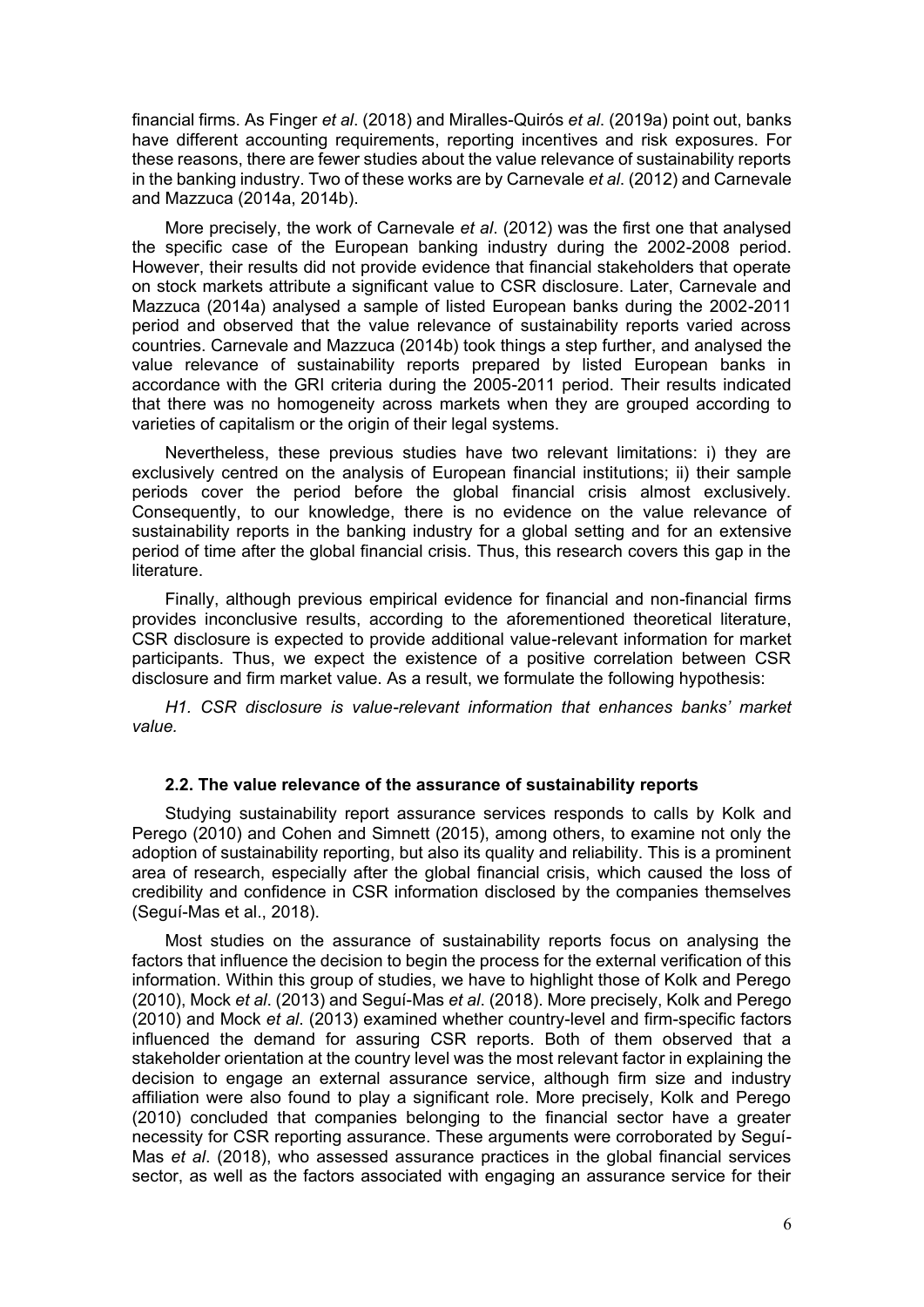sustainability reports. They argued that stakeholders were extremely interested in the sustainable activities of this sector because of its size and the role it plays in the economy in general and other companies and individuals in particular. In addition, they considered this sector one of the most sensitive in terms of sustainability issues. In this context, their overall results indicated that these companies were more likely to adopt assurance than companies from other sectors. Moreover, they also observed that the adoption of assurance depended on company size and the use of the GRI Financial Services Sector Supplement.

Meanwhile, the works of Cho *et al*. (2014) and Fazzini and Dal Maso (2016) are also especially relevant because, to our knowledge, they are the only ones that analysed the impact of the assurance of sustainability information on stock prices. More precisely, Cho *et al*. (2014) examined which factors appeared to have led the US companies that did obtain assurance on their sustainability reports to do so, as well as whether this additional service was valued by financial stakeholders. Specifically, they analysed publicly traded US companies included in the 2010 Fortune 500 list, among which 217 had disclosed a standalone sustainability report that year and only 26 of them included an assurance statement. Their overall results indicated that the assurance statement was not a significant factor for the firms' market value. However, this should be taken with caution due to the fact that the sample period of this study was limited to a single year and the number of firms that adopted assurance was extremely limited. Meanwhile, they suggested that, in order to have a significant impact on the US stock market, greater effort from the assurance community to better identify the potential benefits of this service for market participants was necessary.

Later, Fazzini and Dal Maso (2016) investigated the importance of the voluntary environmental information disclosed by 48 listed Italian firms and the influence of the assurance of environmental policies during the 2008-2013 period. Additionally, this study also analysed how the disclosure of this environmental information and its assurance were reflected in the market value of the listed Italian firms. Their results indicated that the voluntary environmental disclosure represented an important explanatory factor for the firm's market value. However, they also observed that, although approximately half of the firms analysed engaged an assurance service during the sample period, there was no incremental benefit that resulted from the assurance practice. Consequently, they considered that their results corroborated the argument of Doidge *et al*. (2007), who considered that an improvement in the governance structures in countries with weak institutions was low due to poor credibility. However, as we mentioned before with regard to the work of Cho *et al*. (2014), these results should also be taken with caution because of the limitation of the sample employed. Moreover, we also consider that the argument provided in relation to the low legal enforcement of Italian firms is weak due to the fact that Cho *et al*. (2014) tested the impact of CSR assurance on stock market prices in a country with high legal enforcement and obtained non-significant results. More recently, we have the works of Reverte (2021) and Miralles-Quirós et al. (2021) that provide significant positive effects of some aspects of the assurance of sustainability reports for the firms listed on the Spanish stock market.

Finally, we consider that research on the value relevance of the assurance of sustainability reports is extremely limited and it is essential to provide additional evidence in order to obtain convincing and conclusive results. In this sense, we consider it essential to focus our attention on a specific industry such as the banking industry, for which the relevance of this practice is documented (Kolk and Perego, 2010; Mock *et al*., 2013; Seguí-Mas *et al*., 2018).

What's more, we have to highlight that the inconclusive results provided by previous empirical evidence in relation to the value relevance of sustainability reports could be due to the difficulty of market participants in understanding whether CSR disclosure is simply a masquerade or not. CSR disclosure is so widespread among listed firms.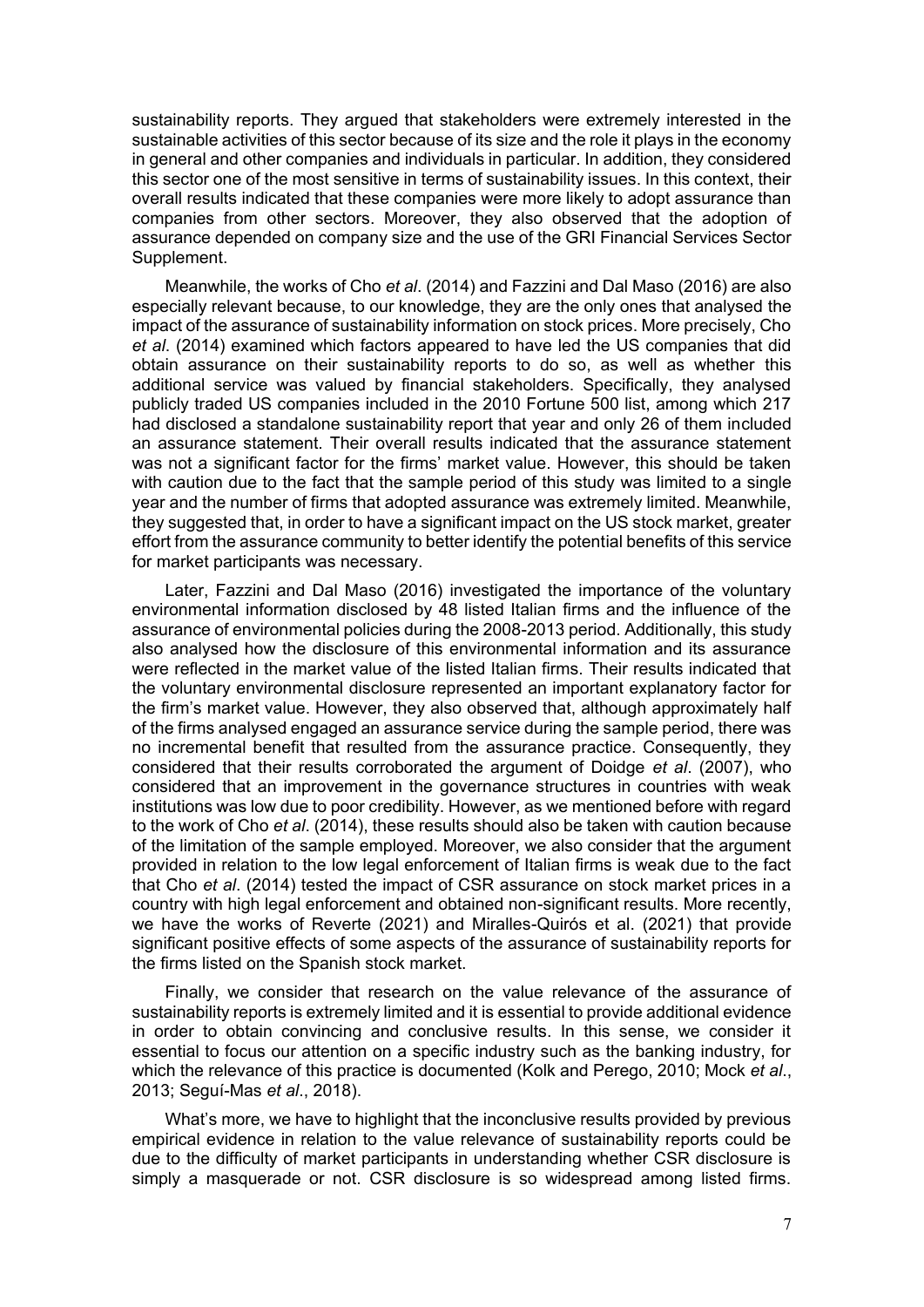However, it does not imply a true commitment to reporting back to stakeholders. It could just be a marketing tool to meet external social demands. In this context, the assurance of these reports by an external verification professional could be a valuable tool to address these concerns (Beets and Souther, 1999; Simnett *et al*., 2009; Holder-Webb *et al*., 2009). Consequently, it should provide market participants credibility and trust and they should therefore positively value this incremental information. Finally, we expect the existence of a positive correlation between the assurance practice and banks' market value. As a result, we formulate the following hypothesis:

*H2. The assurance of sustainability reports is value-relevant information that enhances banks' market value.*

## **3. Methodology**

In stock market practice, it can be seen that the market value of all shares outstanding is a suitable indicator of the value of a company. This is why Ohlson (1995, 2001) developed a valuation model for stock market firms on the basis that the value of all the shares outstanding is a function of two types of information: i) financial information, reflected by the book value and income variables; ii) non-financial information relevant to the agents in the stock market.

This model has typically been used in research into the impact of CSR information on stock markets. Thus, following previous empirical evidence, we applied the model by Ohlson (1995, 2001) in this study to estimate whether CSR disclosure and assurance practices provide added value in an international banking industry setting.

Specifically, we tested the version employed by Cormier and Magnan (2007) and Fazzini and Dal Maso (2016), among others, which consisted in scaling the variables of the model by Ohlson (1995, 2001) using the book value of equity. This procedure mitigates any scale effects more effectively than other procedures while maintaining the financial significance of the variables being studied. This implies that the dependent variable is the market to book ratio. We considered that this ratio was the most appropriate for this type of study as—like sustainability information—it is a variable based not only on historical data but also on future expectations. Therefore, it is widely used by analysts. Moreover, we employed the market to book ratio at the end of the fiscal year. We followed Habib and Azim (2008) and Fazzini and Dal Maso (2016), who considered that post-year events could add noise to the regression results. Consequently, in order to test *Hypothesis 1*, we employed the following model:

 $MtB_{i,t} = \beta_0 + \beta_1$  1/Equity<sub>i,t</sub> +  $\beta_2$  Earnings<sub>i,t</sub>/Equity<sub>i,t</sub> +  $\beta_3$  CSR disclosure<sub>i,t</sub> +  $\varepsilon_{i,t}$ 

where  $\mathit{MtB}_{i,t}$  is market value divided by the book value of the equity of company *i* in year  $t$ ,  $1/Equity_{i,t}$  is the inverse ratio of the book value of the equity of company *i* in year  $t$ ,  $\textit{Earnings}_{i,t}/\textit{Equity}_{i,t}$  represents earnings divided by the book value of the equity of company *i* in year *t, CSR disclosure<sub>i,t</sub>* is a dummy variable that takes value 1 if company *i* publishes a sustainability report and 0 if otherwise in year *t* according to the information provided in the GRI website, which is widely employed by all kind of stakeholders. Based on the above, we expect the coefficient  $\beta_3$  to be positive and significant. This would indicate that this information is positively valued by market participants.

Furthermore, in order to test Hypothesis 2, we employed the subsequent model:

$$
MtB_{i,t} = \beta_0 + \beta_1 \ 1/Equity_{i,t} + \beta_2 \ EarningS_{i,t}/Equity_{i,t} + \beta_3 \ Assurance_{i,t} + \varepsilon_{i,t}
$$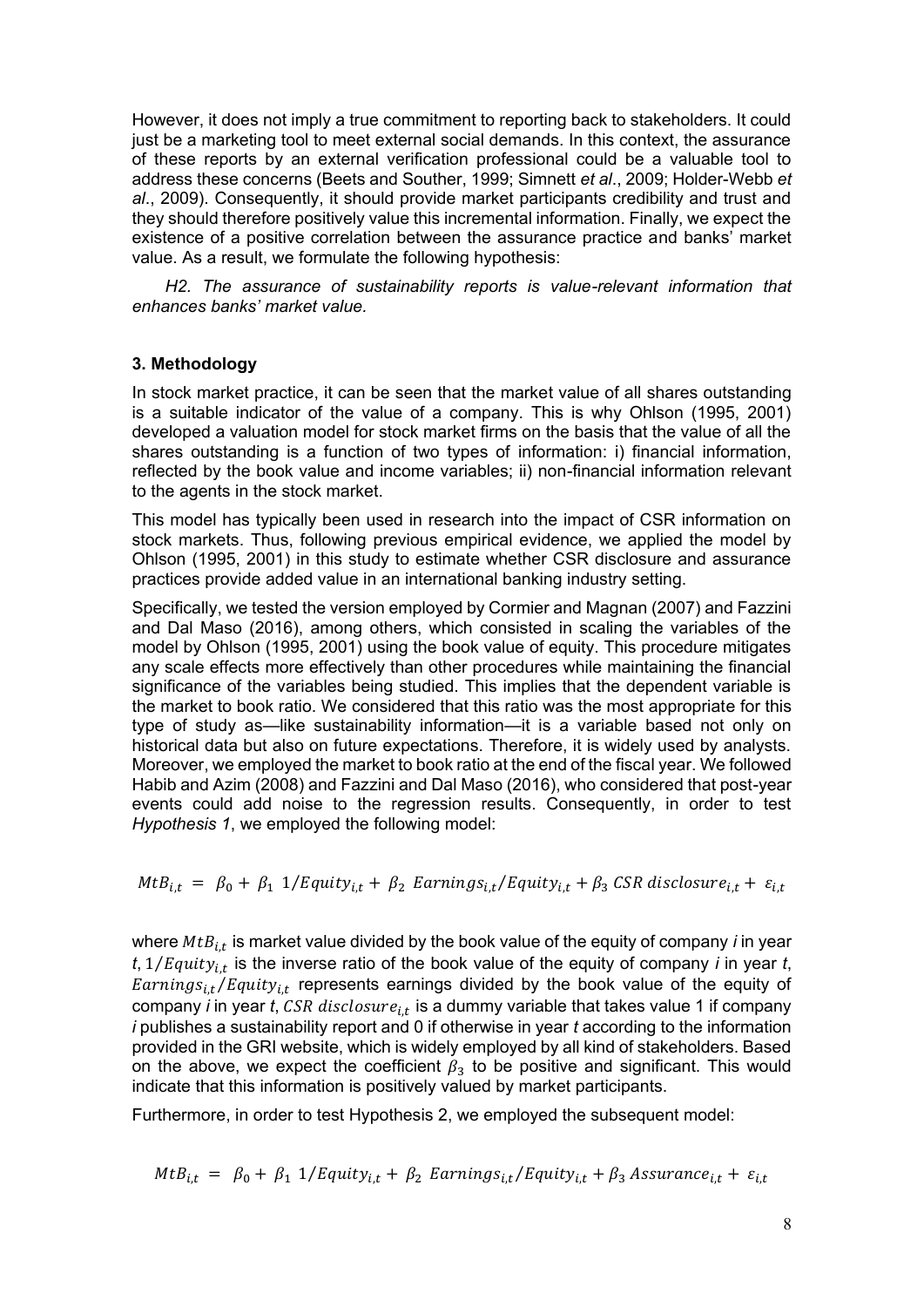where  ${\it Assume}_{i,t}$  is a dummy variable that takes value 1 if company *i* verifies the sustainability information by sending it out for an external assurance process conducted by independent experts and 0 if otherwise in year *t*. Based on the above, we expect the coefficient  $\beta_3$  to be positive and significant. This would indicate that this additional information is positively valued by market participants.

#### **4. Database**

The sample of this empirical research consists of 135 banks which were listed on 22 different stock markets during the 2012-2017 period. All these banks are members of the index created by DataStream for the banking industry in developed markets. The reasons for selecting this index for our empirical research are twofold. Firstly, being a member of this benchmark index could be equated with being a leading company in the industry. Consequently, it gives banks visibility among market participants as well as provides them with higher levels of liquidity in the stock markets where they are listed. Secondly, this index does not include banks listed on emerging or transition markets because, as Miralles-Quirós *et al*. (2019b) pointed out, these banks present different challenges and should be examined separately.

Table 1 presents the number of firms that are included in our sample divided by the stock markets where they are listed. Moreover, we present the percentages of banks that publish CSR reports as well as the percentage of them that assure such sustainability information. As we can see, the sample consists of 44 banks from the Asia-Pacific region that includes banks listed on the stocks markets of Australia, Hong Kong, Israel, Japan, Singapore and South Korea. In addition, the sample includes 49 banks from Europe—among which are banks from Austria, Belgium, France, Germany, Ireland, Italy, Netherlands, Portugal and Spain, which are part of the Eurozone, as well as banks from Denmark, Norway, Sweden, United Kingdom and Switzerland. Lastly, there are also 42 banks listed on the Canadian and US stock markets in our sample.

As we can see from the entire sample, only 60.25% of banks published a CSR report between 2012-2017 and only 38.8% presented an assurance of such CSR reports. This means that CSR disclosure is not yet a practice that is well entrenched. However, these percentages are not homogeneous across geographical areas. In some European countries, all their listed banks provided CSR reports for all the years of the sample period. Such was the case for Austria, France, Germany, Netherlands, Norway, Spain, Sweden and the UK. On the contrary, there were other countries such as Japan, Singapore and the US where the number of listed banks that published CSR reports was very limited. If we look at the level of assurance of the sustainability information, the percentages are even lower. Although the level of assurance is 62.2% for all the European banks included in the sample, the percentages for Asia-Pacific (36.0%) and North America (12.7%) are still quite low.

Moreover, in order to analyse the value relevance of these communication practices on the stock markets, we also collected additional information from the Thomson Reuters Eikon Database. More precisely, we collected the stock market and accounting variables described in the methodology section. These are the market to book ratio, the inverse of the book value of equity and the ratio earnings to equity. We used and presented these variables in US dollars in order to avoid possible distortion in the results due to currency differences.

As we can see in Table 2, the mean value of the market to book ratio is 1.037 with a standard deviation of 0.536. Meanwhile, the mean values of  $1/Equity_{i,t}$  and Earnings $_{i,t}/Equity_{i,t}$  are 0.118 and 0.065, respectively, with standard deviations of 0.210 and 0.053, respectively. These statistics indicate that there are no outliers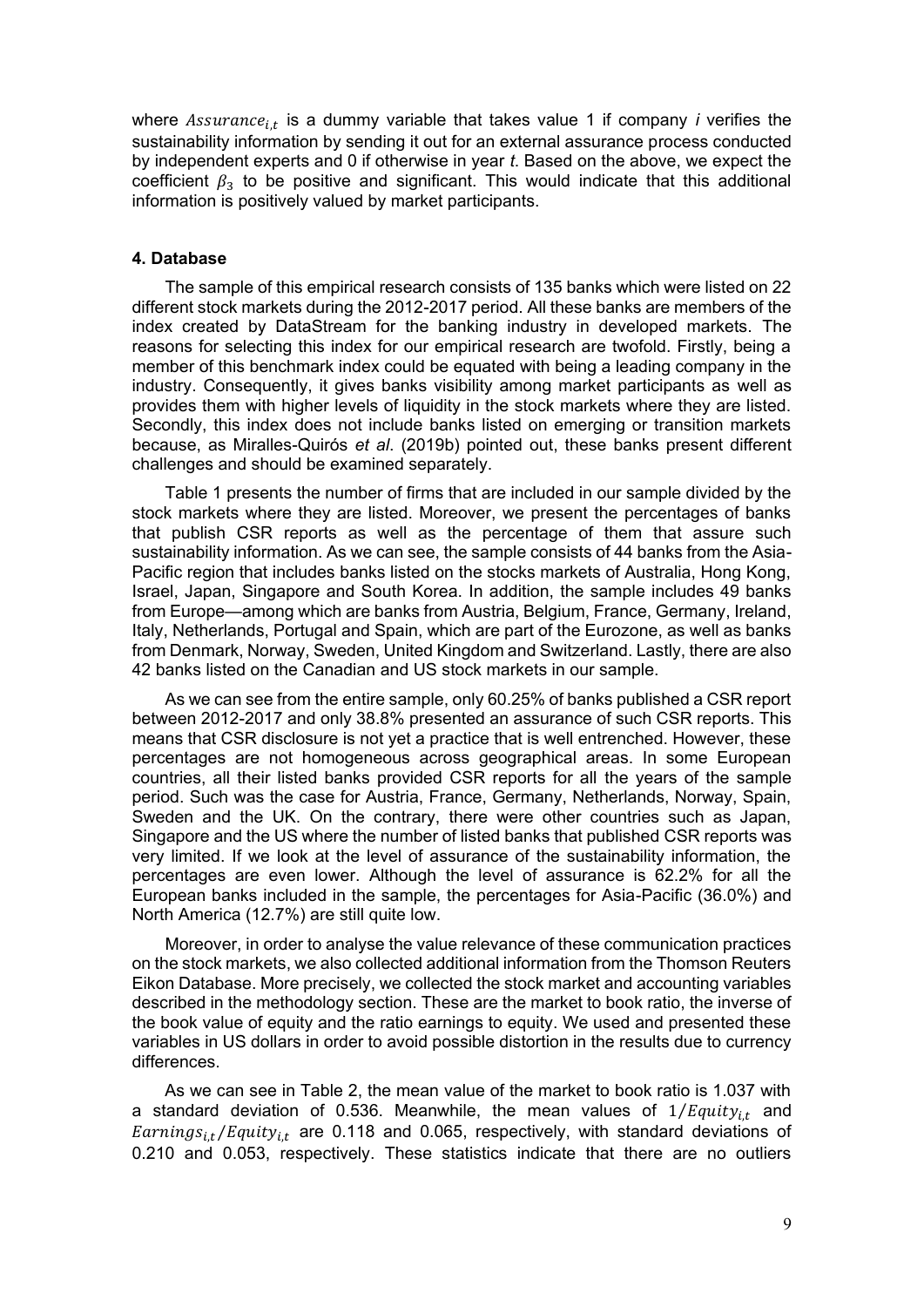introducing noise in the empirical tests. Moreover, the correlation matrix also presents the usual correlation coefficients among these variables under study.

| Area                | <b>Country</b>       | Number of<br>banks | $%$ CSR<br>disclosure | % Assurance |
|---------------------|----------------------|--------------------|-----------------------|-------------|
| Asia-Pacific        | Australia            | 6                  | 77.8                  | 66.7        |
|                     | Hong Kong            | 4                  | 100.0                 | 50.0        |
|                     | Israel               | 4                  | 87.5                  | 83.3        |
|                     | Japan                | 22                 | 29.5                  | 11.4        |
|                     | Singapore            | 3                  | 33.3                  | 5.6         |
|                     | South Korea          | 5                  | 83.3                  | 76.7        |
| Europe              | Austria              | $\overline{2}$     | 100.0                 | 83.3        |
|                     | Belgium              | $\overline{2}$     | 50.0                  | 16.7        |
|                     | France               | 4                  | 55.6                  | 27.8        |
|                     | Germany              | $\overline{2}$     | 100.0                 | 100.0       |
|                     | Ireland              | 3                  | 100.0                 | 83.3        |
|                     | Italy                | 10                 | 44.4                  | 22.2        |
|                     | <b>Netherlands</b>   | 1                  | 71.7                  | 38.3        |
|                     | Portugal             | 1                  | 100.0                 | 100.0       |
|                     | Spain                | 5                  | 100.0                 | 100.0       |
|                     | <b>Denmark</b>       | 3                  | 83.3                  | 83.3        |
|                     | Norway               | 1                  | 100.0                 | 96.7        |
|                     | Sweden               | 3                  | 100.0                 | 88.9        |
|                     | United Kingdom       | 6                  | 83.38                 | 36.1        |
|                     | Switzerland          | 6                  | 100.0                 | 83.3        |
| North America       | Canada               | 8                  | 91.7                  | 31.3        |
|                     | <b>United States</b> | 34                 | 27.0                  | 8.3         |
| <b>Total Sample</b> |                      | 135                | 60.25                 | 38.3        |

# **Table 1: Banks by country and percentage of CSR disclosure and assurance**

This table presents the number of banks that are included in our sample divided by the stock markets where they are quoted. Moreover, this table presents the percentages of banks that disclose CSR reports over the sample period (2012- 2017) as well as the percentage of them that assure that sustainable information.

#### **Table 2: Summary statistics**

| Panel A: Descriptive statistics |       |          |                 |  |  |
|---------------------------------|-------|----------|-----------------|--|--|
|                                 | MtB   | 1/Equity | Earnings/Equity |  |  |
| Mean                            | 1.037 | 0.118    | 0.065           |  |  |
| Max                             | 3.560 | 1.969    | 0.399           |  |  |
| Min                             | 0.200 | 0.001    | 0.000           |  |  |
| Std. Dev.                       | 0.536 | 0.210    | 0.053           |  |  |
| Panel B: Correlation matrix     |       |          |                 |  |  |
|                                 | MtB   | 1/Equity | Earnings/Equity |  |  |
| <b>MtB</b>                      | 1.000 |          |                 |  |  |
| 1/Equity                        | 0.178 | 1.000    |                 |  |  |
| Earnings/Equity                 | 0.476 | 0.054    | 1.000           |  |  |

This table shows the descriptive statistics (mean, maximum, minimum and standard deviation) and the correlation matrix of the financial variables employed in the empirical research: the market to book ratio, the inverse ratio of book value of equity and earnings divided by the book value of equity.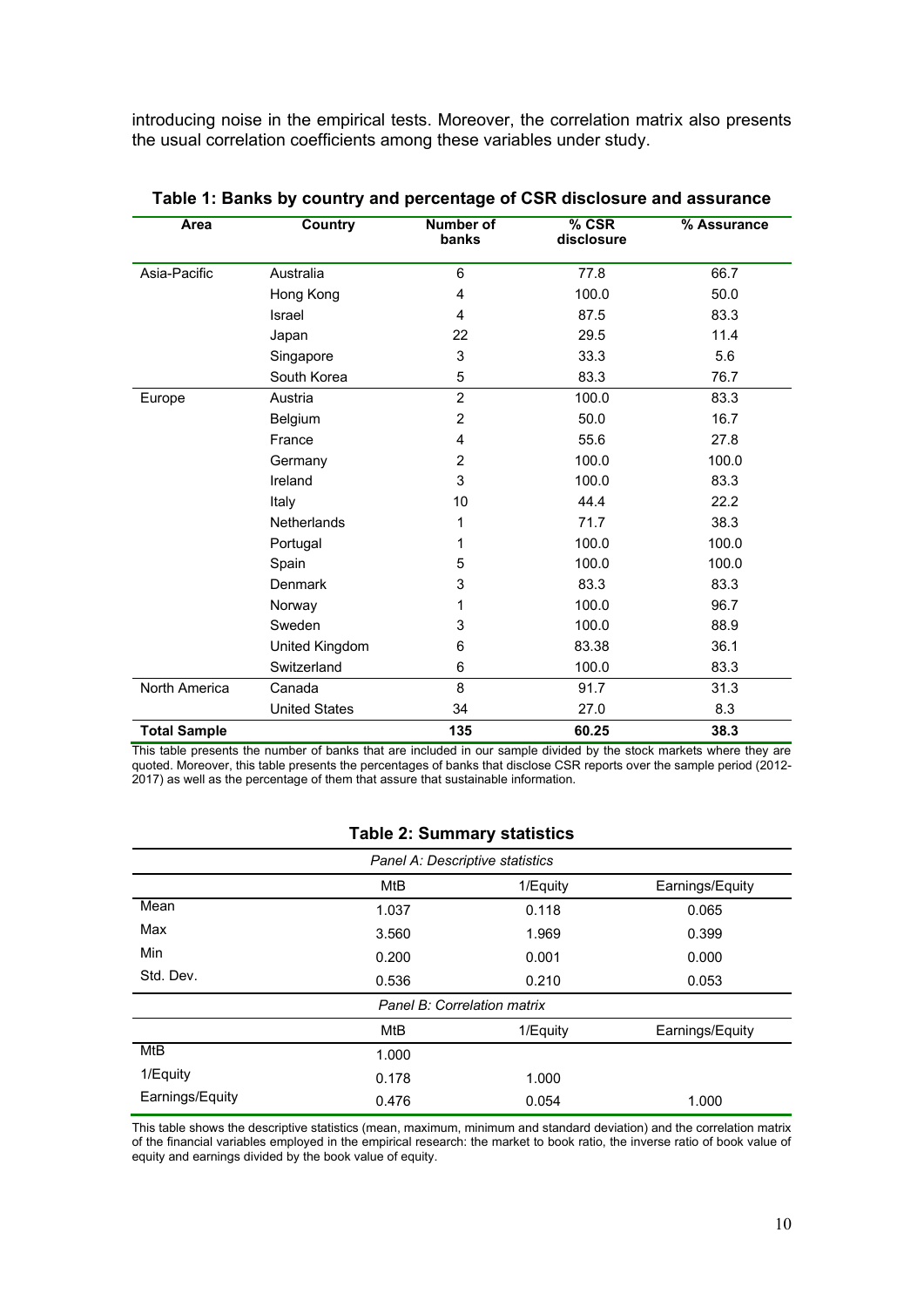## **5. Empirical results**

Table 3 shows the results obtained from testing the regression models proposed in the methodology section with the aim of analysing whether a significant positive impact on the market value of banks exists as a consequence of publishing sustainability reports and even assuring such non-financial information. The tests were carried out using fixed effect models, as indicated by the Haussman Test. The goodness of fit of the models is expressed by the adjusted  $R^2$ . In addition, we present the F test, which analyses the joint significance of the variables included in each model in each case.

| Table 3: The value relevance of CSR disclosure and assurance |                       |                       |  |  |
|--------------------------------------------------------------|-----------------------|-----------------------|--|--|
| Intercept                                                    | $0.754***$<br>(18.42) | $0.800***$<br>(13.02) |  |  |
| 1/Equity                                                     | $0.590***$<br>(3.89)  | $0.269**$<br>(2.29)   |  |  |
| Earnings/Equity                                              | 3.654***<br>(9.73)    | 1.595***<br>(5.28)    |  |  |
| <b>CSR</b> disclosure                                        | 0.006<br>(0.132)      |                       |  |  |
| Assurance                                                    |                       | $0.154*$<br>(1.82)    |  |  |
| Adjusted $R^2$                                               | 0.7288                | 0.8612                |  |  |
| F value                                                      | 16.310                | 29.014                |  |  |
| <i>p</i> -value                                              | (0.00)                | (0.00)                |  |  |

This table shows the results of testing the accounting-based valuation model employed in this empirical research in a sample of 135 banks listed on 22 develop markets over the 2012-2017 period. The last rows include the adjusted *R*<sup>2</sup> and *F* test statistics. In brackets is the *p-*value, indicative of the significance of each coefficient and of the *F* test.

\*\*\*, \*\* and \* represent the 1%, 5% and 10% significance levels respectively.

As we can see in Table 3, the CSR disclosure variable is non-significant. This means that the information provided by banks in their sustainability reports is not value relevant for market participants. It may be due to the substantial increase of sustainability reports prepared and published by banks all over the world. As we indicated in the introduction section, nowadays, whether banks publish sustainability reports or not is not quite as relevant as the approach the banks use to communicate sustainability. Therefore, we also analysed whether market participants value the additional cost borne by banks when they voluntarily send out their sustainability reports to undergo an external verification process. We observe in Table 3 that the Assurance variable has a positive and significant influence on the market to book ratio of banks with a 90% significance level. As expected, this result reveals that market participants positively value the communication commitment of banks as endorsed by the assurance of their sustainability reports. This result also reveals that the assurance of sustainability information boosts the significance and reliability of such information, gaining credibility and confidence among financial stakeholders. Moreover, upon examining the financial variables included in the valuation model, we observe that they are positive and statistically significant as expected. Finally, we observe that the F test is statistically significant and the adjusted  $R^2$  is higher than 80%, indicating that the model adequately adjusts the dependent variable.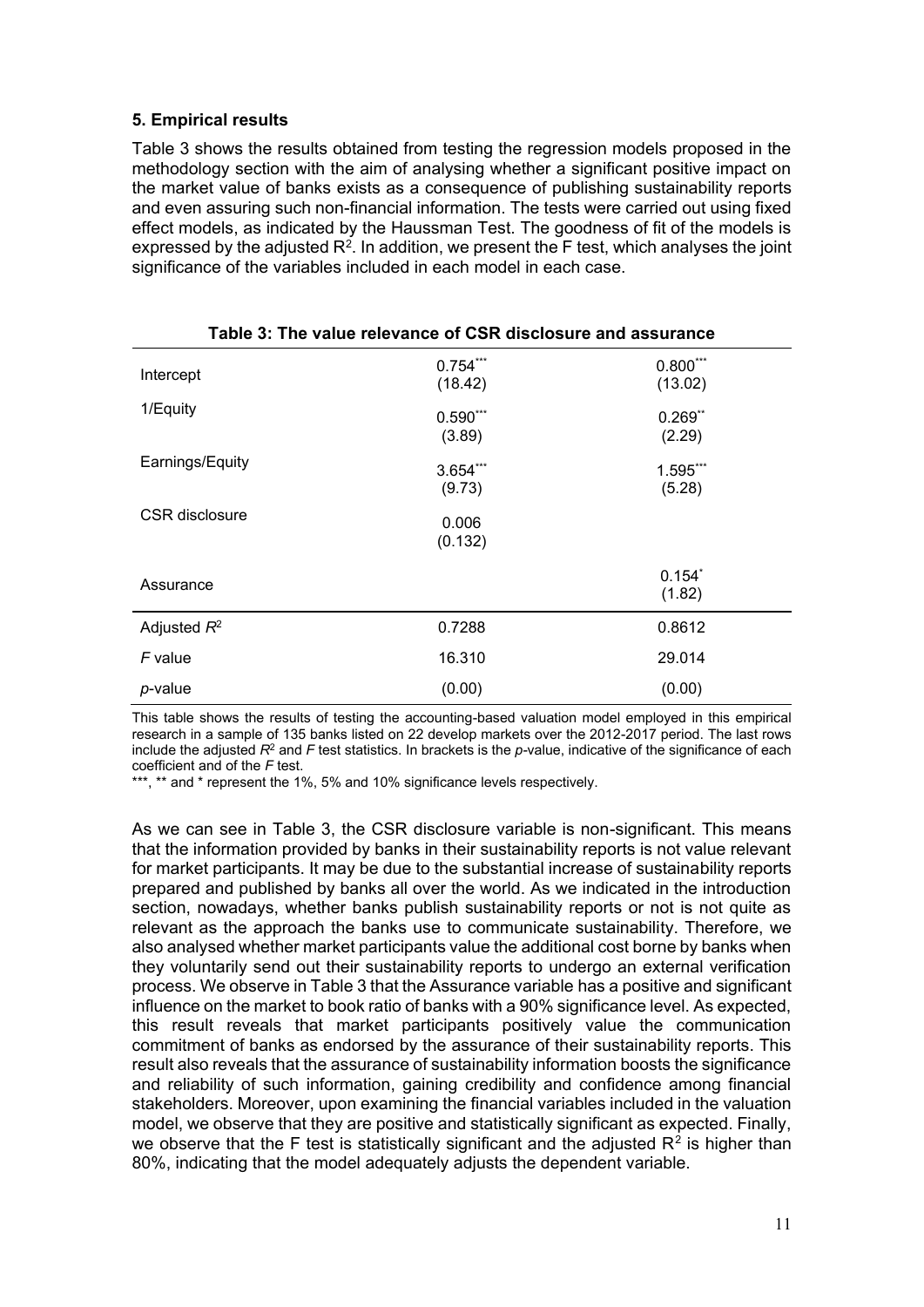Although our initial empirical results corroborate those previously obtained by Carnevale *et al*. (2012) for a sample of European banks during the 2002-2008 period, we also have to take into account the evidence reported by Carnevale and Mazzuca (2014a, 2014b), who indicated that the value relevance of sustainability reports varied across countries depending on the origin of the legal system of the country where the bank had its headquarters.

#### **6. Conclusions**

Publishing non-financial information has been a growing trend among listed firms in recent decades. This results in the need to add credibility to the information through verification by an independent professional. However, the practice of seeking external assurance of the reliability of sustainability information is not as well entrenched as it is for the processes involved in auditing financial information. Nowadays, the verification of non-financial information through external experts is a voluntary practice that leads to additional communication costs for companies. For this reason, this practice could be interpreted as a true commitment by the company to report back to its stakeholders. However, empirical research on how stakeholders value this voluntary process is scarce.

The aim of this research has been to contribute to the literature in this field. Also, we have centred on the banking industry, which has been the focus of stakeholders after the global financial crisis not only because of its great influence on financial wellbeing but also on the social footprint. The social activities of banks have been called into question of late by stakeholders. For all these reasons, we considered it particularly important to analyse whether the assurance of non-financial information was value relevant for financial stakeholders in this specific industry.

This article analysed whether the verification of sustainability reports influenced the market value of banks listed on several developed stock markets during the 2012-2017 period. The results obtained provide empirical evidence on the positive and significant influence of the verification of sustainability reports on the stock market value of banks. These findings hold true even when we divide the entire sample into different geographical regions or when taking into account the legislative differences among countries. Moreover, we observed that there were banks that published sustainability reports without including any external verification of the information provided. However, this disclosure practice was not significantly valued in the stock markets analysed. The overall results imply that providing an external guarantee of the information provided in sustainability reports boosts their significance and reliability in the stock markets. Therefore, we can affirm that the external assurance of sustainability reports builds credibility and confidence among financial stakeholders.

These results may be of interest not only for the managers of these financial institutions, because these results legitimise the additional costs incurred as part of banks' true commitment to report back to their stakeholders, but also for the different financial stakeholders (shareholders, analysts, professional portfolio managers and potential individual investors), other stakeholders of listed firms, and citizens involved in adopting social corporate responsibility and assurance measures. Finally, from an academic point of view, this article contributes to enriching the existing literature on the verification of sustainability information through an emerging line of research consisting in analysing the reaction of the different stakeholders to the verification of sustainability reports.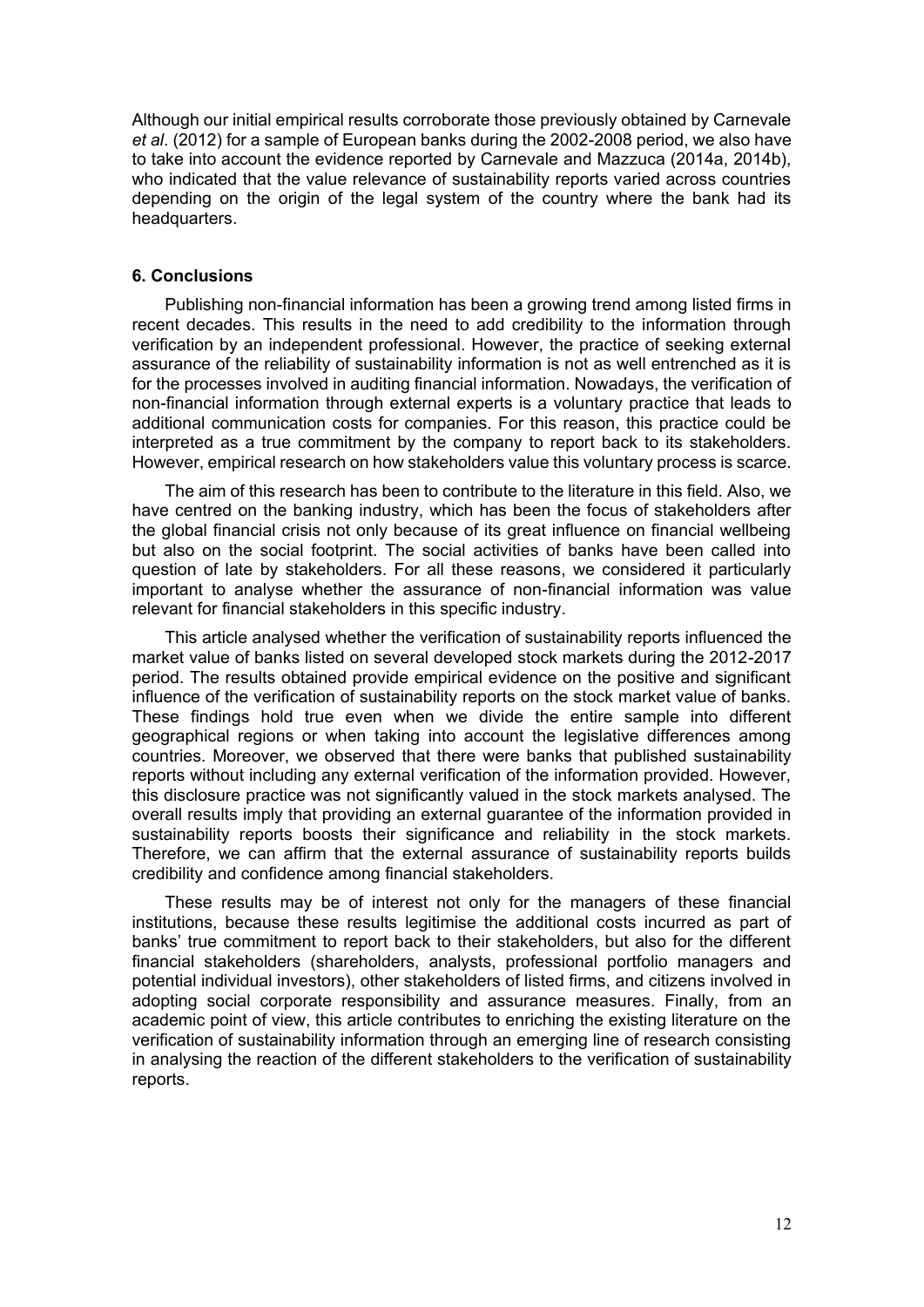#### **References**

- Adams, C. A. and Frost, G. (2008). "Integrating sustainability reporting into management practices", *Accounting Forum*, Vol. 32, No. 4, pp. 288-302. https://doi.org/10.1016/j.accfor.2008.05.002
- Baumgartner, R. J. (2014). "Managing corporate sustainability and CSR: a conceptual framework combining values, strategies and instruments contributing to sustainable development", *Corporate Social Responsibility and Environmental Management*, Vol. 21, No. 5, pp. 258– 271. https://doi.org/10.1002/csr.1336
- Beets, S. D., and Souther, C. C. (1999). "Corporate environmental reports: the need for standards and an environmental assurance service", *Accounting Horizons*, Vol. 13, No. 2, pp. 129-145. https://doi.org/10.2308/acch.1999.13.2.129
- Belkaoui, A. and Karpik, P. G. (1989). "Determinants of the corporate decision to disclose social information", *Accounting, Auditing & Accountability Journal*, Vol. 2, No. 1, pp. 36-51. https://doi.org/10.1108/09513578910132240
- Berthelot, S., Coulmont, M. and Serret, V. (2012). "Do Investors value sustainability reports? A Canadian study", *Corporate Social Responsibility and Environmental Management*, Vol. 19, No. 6, pp. 355-363. https://doi.org/10.1002/csr.285
- Bowerman, S. and Sharma, U. (2016). "The effect of corporate social responsibility disclosures on share prices in Japan and the UK", *Corporate Ownership & Control*, Vol. 13, No. 2, pp. 202-216. https://doi.org/10.22495/cocv13i2c1p2
- Brammer, S. and Pavelin, S. (2008). "Factors influencing the quality of corporate environmental disclosure", *Business Strategy and the Environment*, Vol. 17, No. 2, pp. 120– 136. https://doi.org/10.1002/bse.506
- Brown, J. and Fraser, M. (2006). "Approaches and perspectives in social and environmental accounting: An overview of the conceptual landscape", *Business Strategy and the Environment*, Vol. 15, No. 2, pp. 103– 117. https://doi.org/10.1002/bse.452
- Cahan, S., De Villiers, C., Jeter, D., Naiker, V. and Van Staden, C. (2016). "Are CSR Disclosures Value Relevant? Cross-Country Evidence", *European Accounting Review*, Vol. 25, No. 3, pp. 579-611. https://doi.org/10.1080/09638180.2015.1064009
- Camodeca, R., Almici, A. and Sagliaschi, U. (2018). "Sustainability disclosure in integrated reporting: Does it matter to investors? A cheap talk approach", *Sustainability*, Vol. 10(12), No. 4393. http://dx.doi.org/10.3390/su10124393
- Carnevale, C., and Mazzuca, M. (2014a). "Sustainability report and bank valuation: evidence from European stock markets", *Business Ethics: A European Review*, Vol. 23, No. 1, pp. 69-90. https://doi.org/10.1111/beer.12038
- Carnevale, C., and Mazzuca, M. (2014b). "Sustainability reporting and varieties of capitalism", *Sustainable Development*, Vol. 22, pp. 361-376. https://doi.org/10.1002/sd.1554
- Carnevale, C., Mazzuca, M. and Venturini, S. (2012). "Corporate social reporting in European banks: The effects on a firm's market value". *Corporate Social Responsibility and Environmental Management*, Vol. 19, No. 3, pp. 159-177. https://doi.org/10.1002/csr.262
- Cho, C. H., Michelon, G., Patten, D. M. and Roberts, R. W. (2014). "CSR report assurance in the USA: An empirical investigation of determinants and effects", *Sustainability Accounting, Management and Policy Journal*, Vol. 5, No. 2, pp. 130– 148. https://doi.org/10.1108/SAMPJ-01-2014-0003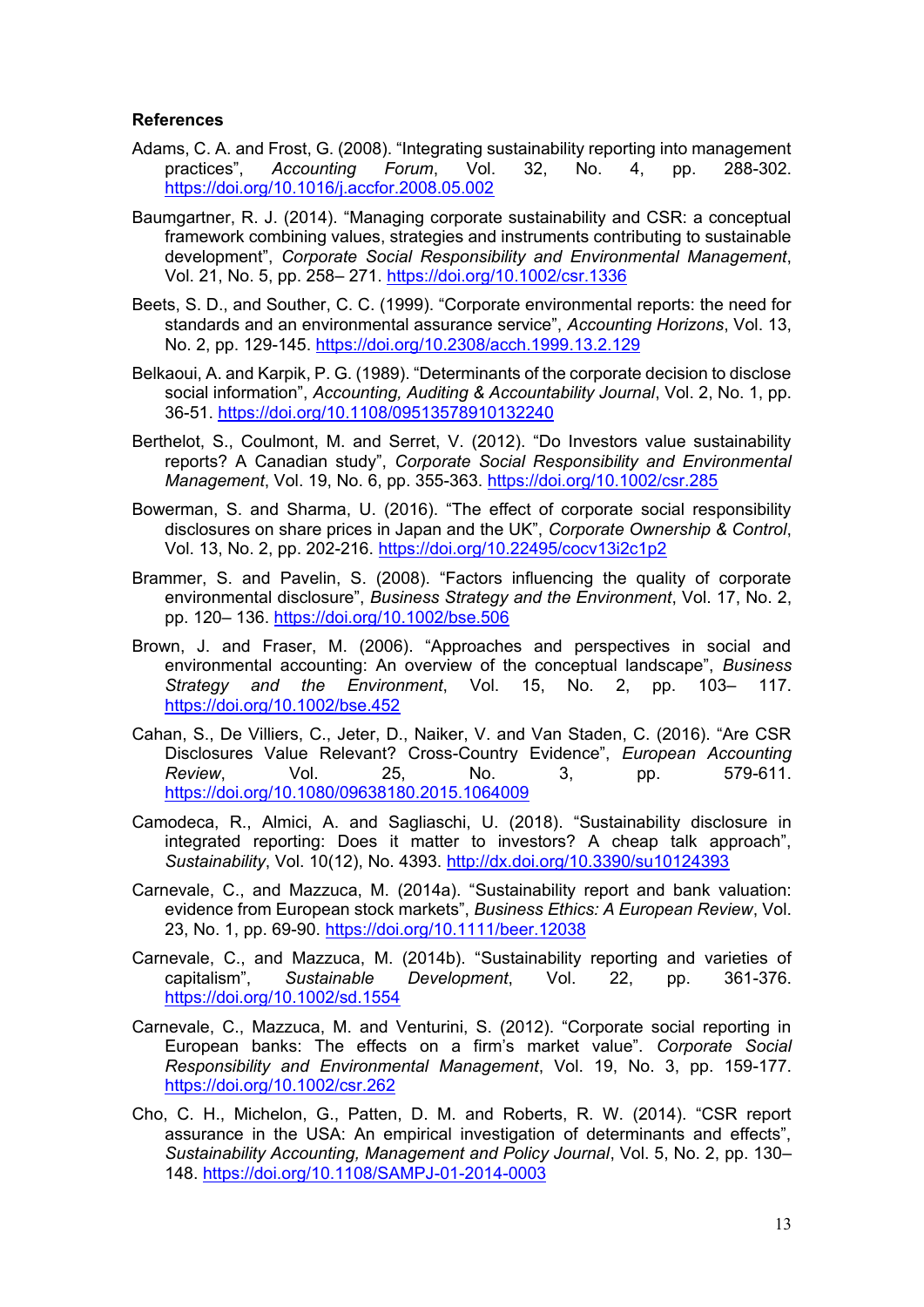- Cohen, J. R. and Simnett, R. (2015). "CSR and assurance services: A research agenda", *Auditing: A Journal of Practice & Theory*, Vol. 34, No. 1, pp. 59–74. https://doi.org/10.2308/ajpt-50876
- Cormier, D. and Magnam, M. (2007). "The revisited contribution of environmental reporting to investors' valuation of a firm's earnings: An international perspective", *Ecological Economics*, Vol. 62, No. 3&4, pp. 618-626. https://doi.org/10.1016/j.ecolecon.2006.07.030
- Dando, N. and Swift, T. (2003). "Transparency and assurance: Minding the credibility gap", *Journal of Business Ethics*, Vol. 44, No. 2-3, pp. 195–200. https://doi.org/10.1023/A:1023351816790
- Diamond, D. W. and Verrecchia, R. E. (1991). "Disclosure, liquidity, and the cost of capital", *Journal of Finance*, Vol. 46, No. 4, pp. 1325–1359. https://doi.org/10.1111/j.1540-6261.1991.tb04620.x
- Doidge, C., Karolyi, A., and Stulz, R. (2007). "Why do countries matter so much for corporate governance?", *Journal of Financial Economics*, Vol. 86, No. 1, pp. 1-39. https://doi.org/10.1016/j.jfineco.2006.09.002
- Elliott, W. B., Jackson, K. E., Peecher, M. E. and White, B. J. (2014). "The unintended effect of corporate social responsibility performance on investors' estimates of fundamental value", *The Accounting Review*, Vol. 89, No. 1, pp. 275–302. https://doi.org/10.2308/accr-50577
- Fazzini, M. and Dal Maso, L. (2016). "The value relevance of "assured" environmental disclosure. The Italian experience", *Sustainability Accounting, Management and Policy Journal*, Vol. 7, No. 2, pp. 225–245. https://doi.org/10.1108/SAMPJ-10-2014- 0060
- Finger, M., Gavious, I., and Manos, R. (2018). "Environmental risk management and financial performance in the banking industry: A cross-country comparison", *Journal of International Financial Markets Institutions and Money*, Vol. 52, pp. 240-261. https://doi.org/10.1016/j.intfin.2017.09.019
- Gamerschlag, R., Möller, K. and Verbeeten, F. (2011). "Determinants of voluntary CSR disclosure: empirical evidence from Germany", *Review of Managerial Science*, Vol. 5, No. 2-3, pp. 233-262. https://doi.org/10.1007/s11846-010-0052-3
- Haddock-Fraser, J. and Fraser I. (2008). "Assessing corporate environmental reporting motivation: Differences between 'Close-to-Market' and 'Business-to-Business' companies", *Corporate Social Responsibility and Environmental Management*, Vol. 15, No. 3, pp. 140– 155. https://doi.org/10.1002/csr.147
- Healy, P. M. and Palepu, K. G. (2001). "Information asymmetry, corporate disclosure, and the capital markets: A review of the empirical disclosure literature", *Journal of Accounting and Economics*, Vol. 31, No. 1–3, pp. 405–440. https://doi.org/10.1016/S0165-4101(01)00018-0
- Holder-Webb, L., Cohen, J., Nath, L., and Wood, D. (2009). "The supply of corporate social responsibility disclosures among US firms", *Journal of Business Ethics*, Vol. 84, No. 4, pp. 487-527. https://doi.org/10.1007/s10551-008-9721-4
- Ingram, R. W., Frazier, K. B. (1980). "Environmental performance and corporate disclosure", *Journal of Accounting Research*, Vol. 18, pp. 2, pp. 614–622. https://www.jstor.org/stable/2490597
- Kaspereit, T. and Lopatta, K. (2016). "The value relevance of SAM's corporate sustainability ranking and GRI sustainability reporting in the European stock markets", *Business Ethics: A European Review*, Vol. 25, No. 1, pp. 1-24. https://doi.org/10.1111/beer.12079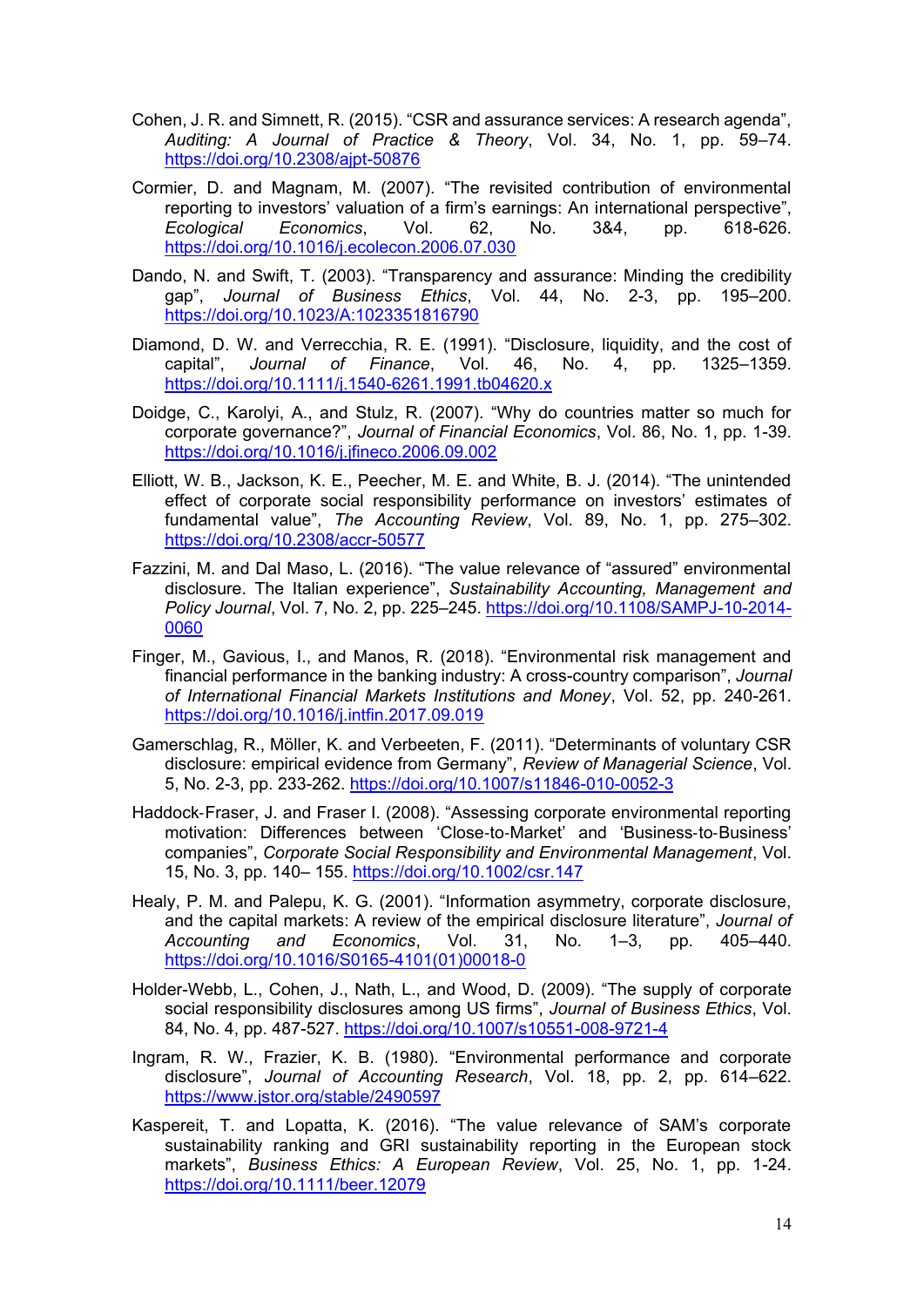- Kim, O. and Verrecchia, R. E. (1994). "Market liquidity and volume around earnings announcements", *Journal of Accounting and Economics*, Vol. 17, No. 1/2, pp. 41– 67. https://doi.org/10.1016/0165-4101(94)90004-3
- Kolk, A. (2008). "Sustainability, accountability, and corporate governance: Exploring multinationals' reporting practices", *Business Strategy and the Environment*, Vol. 17, No. 1, pp. 1– 15. https://doi.org/10.1002/bse.511
- Kolk, A. and Perego, P. (2010). "Determinants of the adoption of sustainability assurance statements: an international investigation", *Business Strategy and the Environment*, Vol. 19, No. 3, pp. 182– 198. https://doi.org/10.1002/bse.643
- Kolsi, M. C. and Attayah, O. F. (2018). "Environmental policy disclosures and sustainable development: Determinants, measure and impact on firm value for ADX listed companies", *Corporate Social Responsibility and Environmental Management*, Vol. 25, No. 5, pp. 807–818. https://doi.org/10.1002/csr.1496
- Lang, M. and Lundholm, R. (2000). "Voluntary disclosure and equity offerings: reducing information asymmetry of hyping the stock", *Contemporary Accounting Research*, Vol. 17, No. 4, pp. 623–662. https://doi.org/10.1506/9N45-F0JX-AXVW-LBWJ
- Lang, M. and Maffett, M. (2011). "Economic effects of transparency in international equity markets: A review and suggestions for future research", *Foundations and Trends in Accounting*, Vol. 5, No. 3, pp. 175–241.
- Lock, I. and Seele, P. (2016). "The credibility of CSR reports in Europe. Evidence from a quantitative content analysis in 11 countries", *Journal of Cleaner Production*, Vol. 122, No. 20, pp. 186–200. https://doi.org/10.1016/j.jclepro.2016.02.060
- Merton, R. (1987). "A simple model of capital market equilibrium with incomplete information", *Journal of Finance*, Vol. 42, No. 3, pp. 483–510. https://doi.org/10.1111/j.1540-6261.1987.tb04565.x
- Michelon, G., Pilonato, S. and Ricceri, F. (2015). "CSR reporting practices and the quality of disclosure: An empirical analysis", *Critical Perspectives on Accounting*, Vol. 33, pp. 59–78. https://doi.org/10.1016/j.cpa.2014.10.003
- Mio, C. (2010). "Corporate social reporting in Italian multi-utility companies: An empirical analysis", *Corporate Social Responsibility and Environmental Management*, Vol. 17, No. 5, pp. 247– 271. https://doi.org/10.1002/csr.213
- Miralles-Quirós, M. M., Miralles-Quirós, J. L. and Arraiano, I. G. (2017). "Are firms that contribute to sustainable development valued by investors?", *Corporate Social Responsibility and Environmental Management*, Vol. 24, No. 1, pp. 71-84. https://doi.org/10.1002/csr.1392
- Miralles-Quirós, M. M., Miralles-Quirós, J. L. and Daza-Izquierdo (2021). The assurance of sustainability reports and their impact on stock market prices. *Management Letters* / *Cuadernos de Gestión* Vol. 21, No. 1, pp. 47-60. http://dx.doi.org/10.5295/cdg.201262mm
- Miralles-Quirós, M. M., Miralles-Quirós, J. L. and Redondo-Hernández, J. (2019a). "The impact of ESG performance on stock prices: Evidence from the banking industry", *Corporate Social Responsibility and Environmental Management*, Vol. 26, No. 6, pp. 1446-1456. https://doi.org/10.1002/csr.1759
- Miralles-Quirós, M. M., Miralles-Quirós, J. L. and Redondo-Hernández, J. (2019b). "ESG Performance and shareholder value creation in the banking industry: International<br>differences". Sustainability, Vol. 11(5), No. 1404; Sustainability, Vol. 11(5), No. 1404; https://doi.org/10.3390/su11051404